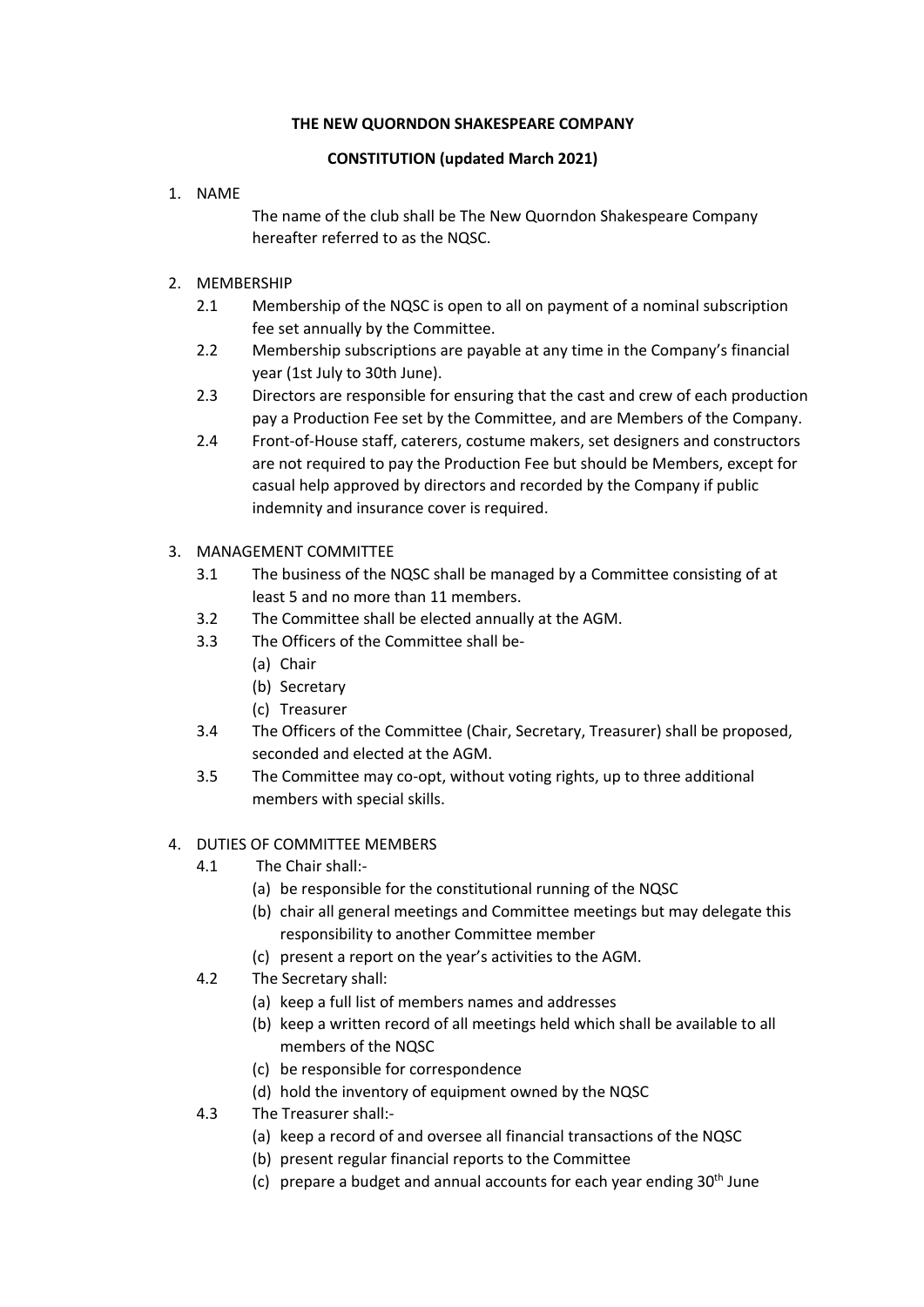- (d) present the books and financial records for the annual audit
- (e) present a report on the NQSC finances to the AGM
- (f) propose the rate of the annual membership subscription
- (g) keep a full record of membership subscriptions paid
- 5. FINANCE
	- 5.1 The NQSC will operate a bank account under the name The New Quorndon Shakespeare Company. There will be four signatories and a minimum of two signatures will be required for all account transactions.
	- 5.2 The NQSC will complete an annual budget detailing the year's income and expenditure and predicted income and expenditure for the following year.
	- 5.3 The annual accounts shall be independently audited.
- 6. MEETINGS
	- 6.1 The Committee will meet regularly, at least four times each year, to administer the NQSC's activities. Any member of the NQSC is entitled to attend any Committee meeting, unless the Committee has agreed a closed meeting. Only Committee members may vote at these meetings.
	- 6.2 The quorum at Committee meetings will be 50% or three Committee members, whichever is the greater.
	- 6.3 The NQSC will hold an Annual General Meeting (AGM) within six months of the end of the financial year.
	- 6.4 Members will be given 21 days written notice of the AGM together with the nomination paper for elections to the Committee.
	- 6.5 The business of the AGM will be to:-
		- elect the Officers and Committee from nominations received
		- receive and approve the accounts and Treasurer's report for the previous financial year
		- approve any changes in members' annual subscriptions
		- receive the Chair's report on the activities of the NQSC for the previous year
		- appoint the auditor for the current year
	- 6.6 An Extraordinary General Meeting (EGM) must be held if requested by at least 20% of the membership
	- 6.7 The notice for an EGM shall be the same as for the AGM
	- 6.8 The quorum at all General Meetings including the AGM will be 25% of the membership or 20 members, whichever is the smaller.
	- 6.9 Only members may vote at an AGM or EGM.
- 7. CONSTITUTION
	- 7.1 Any amendment to the Constitution shall be made by the members at the AGM or at a special EGM convened for the purpose.
	- 7.2 Details of any proposed amendment shall be circulated to members within the notice for the meeting.